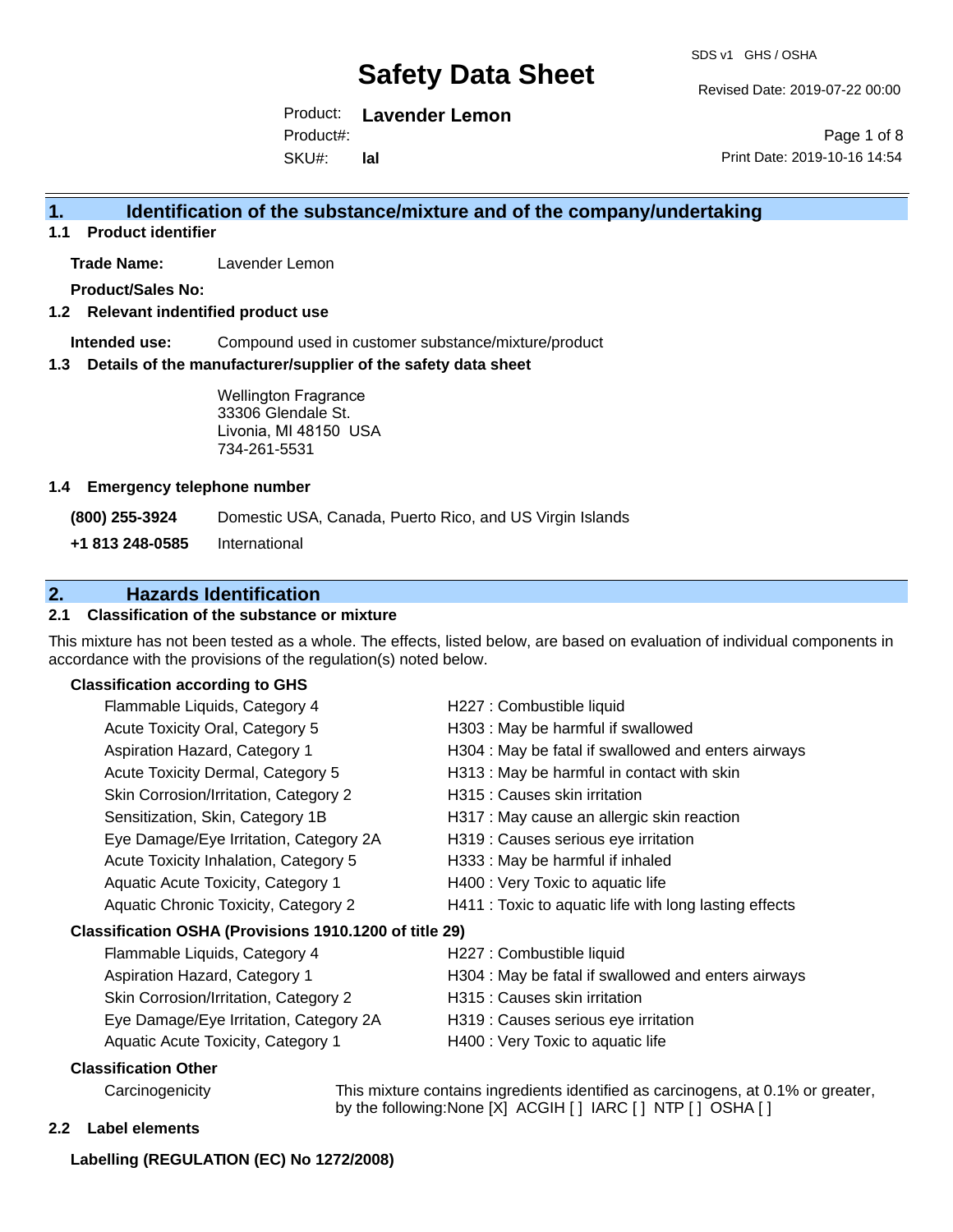### Product: **Lavender Lemon**

| Product#: |
|-----------|
|           |

SKU#: **lal**

# Revised Date: 2019-07-22 00:00

Page 2 of 8 Print Date: 2019-10-16 14:54

#### **Hazard pictograms**





### **Signal Word: Danger**

| <b>Hazard statments</b> |                                                 |
|-------------------------|-------------------------------------------------|
| H <sub>22</sub> 7       | Combustible liquid                              |
| H303                    | May be harmful if swallowed                     |
| H304                    | May be fatal if swallowed and enters airways    |
| H313                    | May be harmful in contact with skin             |
| H315                    | Causes skin irritation                          |
| H317                    | May cause an allergic skin reaction             |
| H319                    | Causes serious eye irritation                   |
| H333                    | May be harmful if inhaled                       |
| H400                    | Very Toxic to aquatic life                      |
| H411                    | Toxic to aquatic life with long lasting effects |

#### **Precautionary Statements**

#### **Prevention:**

| P <sub>235</sub>     | Keep cool                                                                                                                             |
|----------------------|---------------------------------------------------------------------------------------------------------------------------------------|
| P <sub>264</sub>     | Wash hands thoroughly after handling                                                                                                  |
| P272                 | Contaminated work clothing should not be allowed out of the workplace                                                                 |
| P <sub>273</sub>     | Avoid release to the environment                                                                                                      |
| <b>Response:</b>     |                                                                                                                                       |
| $P301 + P310 + P331$ | IF SWALLOWED: Immediately call a POISON CENTER or doctor/physician Do NOT<br>induce vomiting                                          |
| $P302 + P352$        | IF ON SKIN: Wash with soap and water                                                                                                  |
| $P304 + P312$        | IF INHALED: Call a POISON CENTER or doctor/physician if you feel unwell                                                               |
| $P305 + P351 + P338$ | IF IN EYES: Rinse cautiously with water for several minutes Remove contact lenses if<br>present and easy to do. continue rinsing      |
| P312                 | Call a POISON CENTER or doctor/physician if you feel unwell                                                                           |
| $P333 + P313$        | If skin irritation or a rash occurs: Get medical advice/attention                                                                     |
| $P337 + P313$        | If eye irritation persists: Get medical advice/attention                                                                              |
| P362                 | Take off contaminated clothing and wash before reuse                                                                                  |
| P363                 | Wash contaminated clothing before reuse                                                                                               |
| P370 + P378          | In case of fire: Use Carbon dioxide (CO2), Dry chemical, or Foam for extinction. Do not use<br>a direct water jet on burning material |
| P391                 | <b>Collect Spillage</b>                                                                                                               |
|                      |                                                                                                                                       |

#### **2.3 Other Hazards**

**no data available**

SDS v1 GHS / OSHA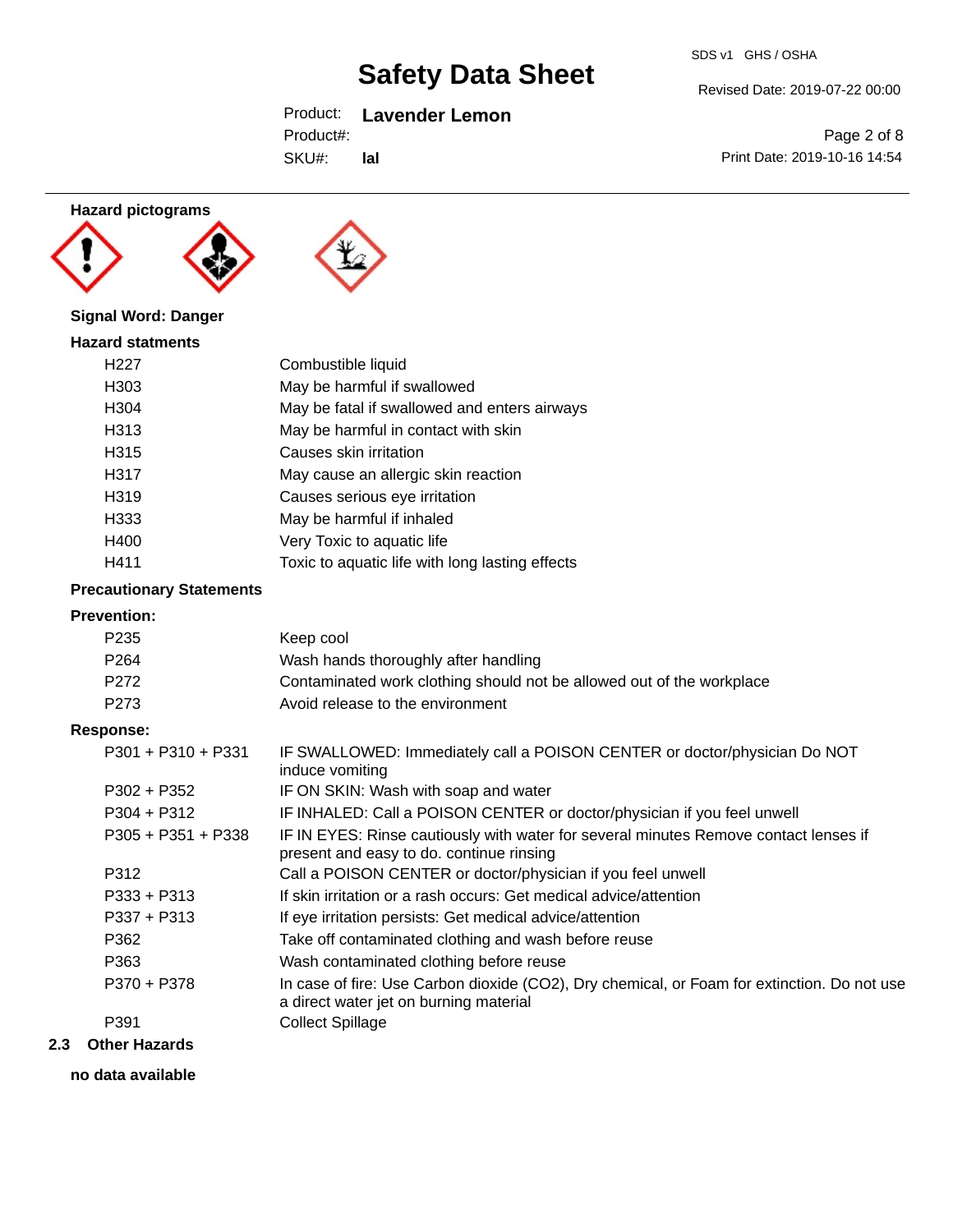Revised Date: 2019-07-22 00:00

Product: **Lavender Lemon** SKU#: Product#: **lal**

Page 3 of 8 Print Date: 2019-10-16 14:54

### **3. Composition/Information on Ingredients**

#### **3.1 Mixtures**

This product is a complex mixture of ingredients, which contains among others the following substance(s), presenting a health or environmental hazard within the meaning of the UN Globally Harmonized System of Classification and Labeling of Chemicals (GHS):

| CAS#<br>Ingredient     | EC#                                                      | Conc.<br>Range | <b>GHS Classification</b>           |
|------------------------|----------------------------------------------------------|----------------|-------------------------------------|
| 120-51-4               | 204-402-9                                                | $50 - 60%$     | H302; H313; H400; H411              |
| <b>Benzyl Benzoate</b> |                                                          |                |                                     |
| 5989-27-5<br>Limonene  | 227-813-5                                                | $10 - 20%$     | H226; H304; H315; H317; H400; H410  |
| 78-70-6<br>Linalool    | 201-134-4                                                | $2 - 5%$       | H227; H303; H315; H317; H319; H402  |
| 115-95-7               | 204-116-4                                                | $2 - 5%$       | H227; H315; H317; H320; H402        |
| <b>Linalyl Acetate</b> |                                                          |                |                                     |
| $98 - 55 - 5$          | 202-680-6                                                | $2 - 5%$       | H227; H303; H315; H319; H401        |
| <b>Terpineol</b>       |                                                          |                |                                     |
| 5392-40-5              | 226-394-6                                                | $2 - 5%$       | H313; H315; H317; H319; H401        |
| Citral                 |                                                          |                |                                     |
| 80-56-8                | 201-291-9                                                | $1 - 2%$       | H226; H302; H304; H315; H317; H400; |
| pinene                 |                                                          |                | H410                                |
| $99 - 87 - 6$          | 202-796-7                                                | $1 - 2%$       | H226; H303; H304; H316; H401; H411  |
| p-cymene               |                                                          |                |                                     |
| $105 - 95 - 3$         | 203-347-8                                                | $1 - 2%$       | H401                                |
| Ethylene brassylate    |                                                          |                |                                     |
| 105-87-3               | 203-341-5                                                | $0.1 - 1.0 %$  | H315; H317; H401; H412              |
| Geranyl Acetate        |                                                          |                |                                     |
|                        | See Section 16 for full text of GHS classification codes |                |                                     |

See Section 16 for full text of GHS classification codes which where not shown in section 2

Total Hydrocarbon Content (%  $w/w$ ) = 18.10

| 4.<br><b>First Aid Measures</b>                                    |                                                                                                               |
|--------------------------------------------------------------------|---------------------------------------------------------------------------------------------------------------|
| Description of first aid measures<br>4.1                           |                                                                                                               |
| Inhalation:                                                        | Remove from exposure site to fresh air and keep at rest.<br>Obtain medical advice.                            |
| Eye Exposure:                                                      | Flush immediately with water for at least 15 minutes.<br>Contact physician if symptoms persist.               |
| <b>Skin Exposure:</b>                                              | Remove contaminated clothes. Wash thoroughly with water (and soap).<br>Contact physician if symptoms persist. |
| Ingestion:                                                         | Rinse mouth with water and obtain medical advice.                                                             |
| Most important symptoms and effects, both acute and delayed<br>4.2 |                                                                                                               |

**Symptoms:** no data available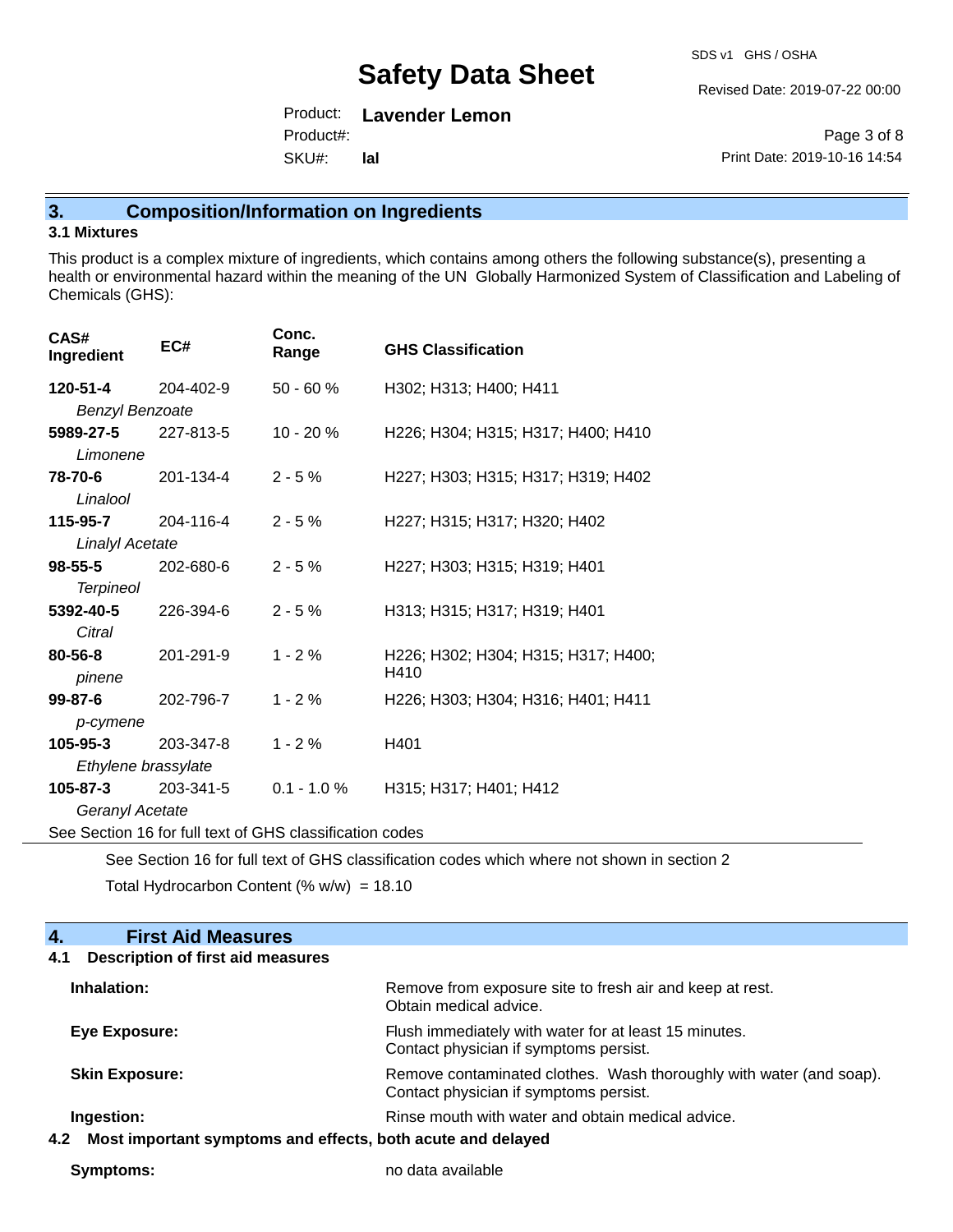SDS v1 GHS / OSHA

Revised Date: 2019-07-22 00:00

Product: **Lavender Lemon**

SKU#: Product#: **lal**

Page 4 of 8 Print Date: 2019-10-16 14:54

| Risks:<br>Indication of any immediate medical attention and special treatment needed<br>4.3 | Refer to Section 2.2 "Hazard Statements"          |  |
|---------------------------------------------------------------------------------------------|---------------------------------------------------|--|
| Treatment:                                                                                  | Refer to Section 2.2 "Response"                   |  |
| 5.<br><b>Fire-Fighting measures</b>                                                         |                                                   |  |
| 5.1<br><b>Extinguishing media</b>                                                           |                                                   |  |
| Suitable:                                                                                   | Carbon dioxide (CO2), Dry chemical, Foam          |  |
| Unsuitable                                                                                  | Do not use a direct water jet on burning material |  |
| 5.2 Special hazards arising from the substance or mixture                                   |                                                   |  |
| During fire fighting:<br>5.3<br><b>Advice for firefighters</b>                              | Water may be ineffective                          |  |
| <b>Further information:</b>                                                                 | Standard procedure for chemical fires             |  |

#### **6. Accidental Release Measures**

#### **6.1 Personal precautions, protective equipment and emergency procedures**

Avoid inhalation and contact with skin and eyes. A self-contained breathing apparatus is recommended in case of a major spill.

#### **6.2 Environmental precautions**

Keep away from drains, soil, and surface and groundwater.

#### **6.3 Methods and materials for containment and cleaning up**

Clean up spillage promptly. Remove ignition sources. Provide adequate ventilation. Avoid excessive inhalation of vapors. Gross spillages should be contained by use of sand or inert powder and disposed of according to the local regulations.

#### **6.4 Reference to other sections**

Not Applicable

#### **7. Handling and Storage**

#### **7.1 Precautions for safe handling**

Apply according to good manufacturing and industrial hygiene practices with proper ventilation. Do not drink, eat or smoke while handling. Respect good personal hygiene.

#### **7.2 Conditions for safe storage, including any incompatibilities**

Store in a cool, dry and ventilated area away from heat sources and protected from light in tightly closed original container. Avoid uncoated metal container. Keep air contact to a minimum.

#### **7.3 Specific end uses**

No information available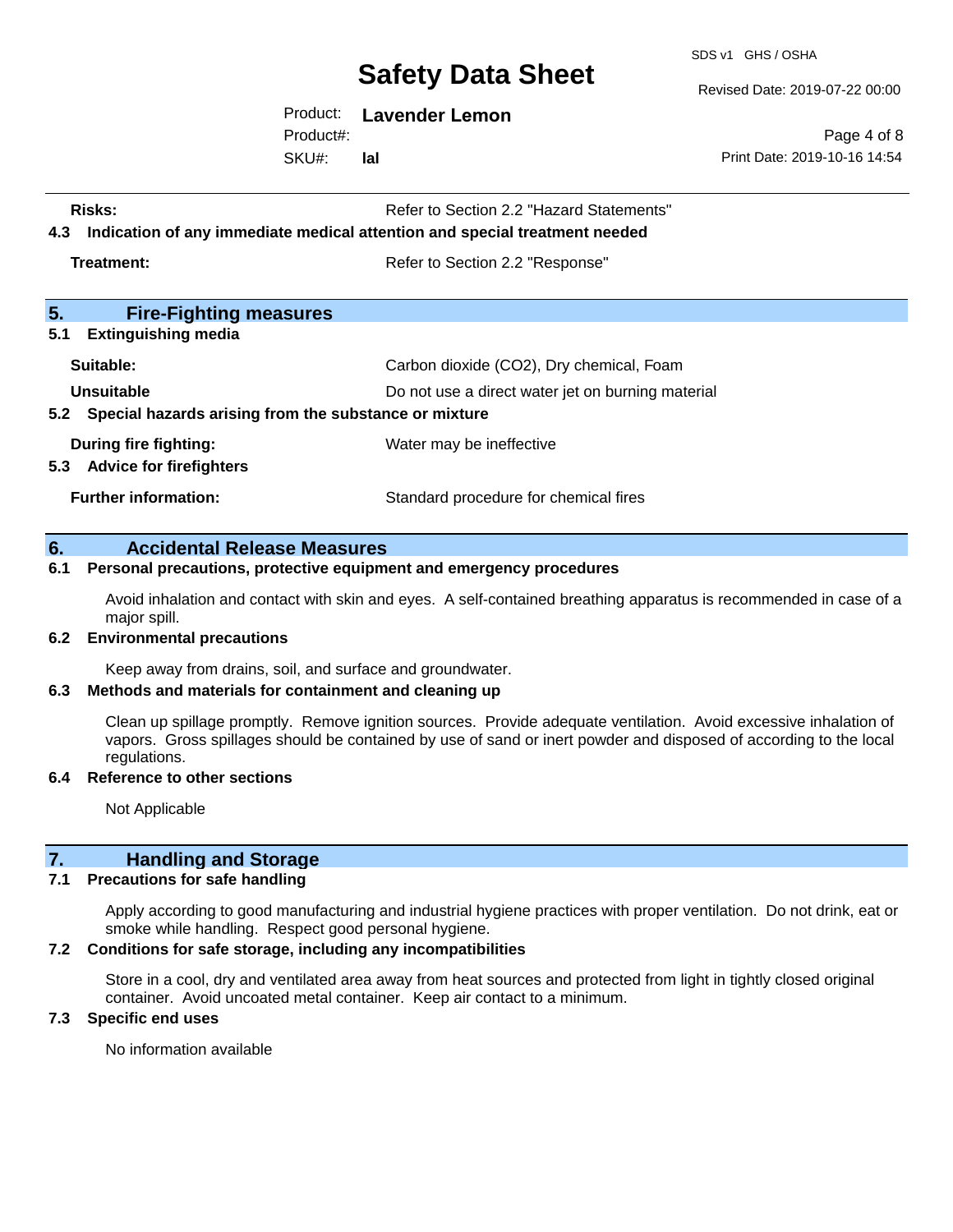SDS v1 GHS / OSHA

Revised Date: 2019-07-22 00:00

Print Date: 2019-10-16 14:54

Page 5 of 8

Product: **Lavender Lemon** Product#:

SKU#: **lal**

| 8.                                                    | <b>Exposure Controls/Personal Protection</b>                                                                                             |
|-------------------------------------------------------|------------------------------------------------------------------------------------------------------------------------------------------|
| 8.1 Control parameters                                |                                                                                                                                          |
| <b>Exposure Limits:</b>                               |                                                                                                                                          |
| <b>Component</b>                                      | ACGIH<br>ACGIH<br><b>OSHA</b><br>OSHA<br>STEL ppm TWA ppm STEL ppm<br>TWA ppm                                                            |
| 80-56-8<br>pinene                                     | 20                                                                                                                                       |
| <b>Engineering Controls:</b>                          | Use local exhaust as needed.                                                                                                             |
| 8.2 Exposure controls - Personal protective equipment |                                                                                                                                          |
| Eye protection:                                       | Tightly sealed goggles, face shield, or safety glasses with brow guards and side shields, etc.<br>as may be appropriate for the exposure |
| <b>Respiratory protection:</b>                        | Avoid excessive inhalation of concentrated vapors. Apply local ventilation where appropriate.                                            |
| <b>Skin protection:</b>                               | Avoid Skin contact. Use chemically resistant gloves as needed.                                                                           |

### **9. Physical and Chemical Properties**

### **9.1 Information on basic physical and chemical properties**

| Appearance:                  | Liquid                                    |
|------------------------------|-------------------------------------------|
| Odor:                        | Conforms to Standard                      |
| Color:                       | Nearly Colorless G0 to Golden Yellow (G4) |
| <b>Viscosity:</b>            | Liquid                                    |
| <b>Freezing Point:</b>       | Not determined                            |
| <b>Boiling Point:</b>        | Not determined                            |
| <b>Melting Point:</b>        | Not determined                            |
| <b>Flashpoint (CCCFP):</b>   | 156 F (68.89 C)                           |
| <b>Auto flammability:</b>    | Not determined                            |
| <b>Explosive Properties:</b> | None Expected                             |
| <b>Oxidizing properties:</b> | None Expected                             |
| Vapor Pressure (mmHg@20 C):  | 0.2287                                    |
| %VOC:                        | 0.23                                      |
| Specific Gravity @ 25 C:     | 0.9980                                    |
| Density @ 25 C:              | 0.9950                                    |
| Refractive Index @ 20 C:     | 1.5170                                    |
| Soluble in:                  | Oil                                       |

### **10. Stability and Reactivity**

| <b>10.1 Reactivity</b>                  | <b>None</b> |
|-----------------------------------------|-------------|
| <b>10.2 Chemical stability</b>          | Stable      |
| 10.3 Possibility of hazardous reactions | None known  |
| <b>10.4 Conditions to avoid</b>         | None known  |
|                                         |             |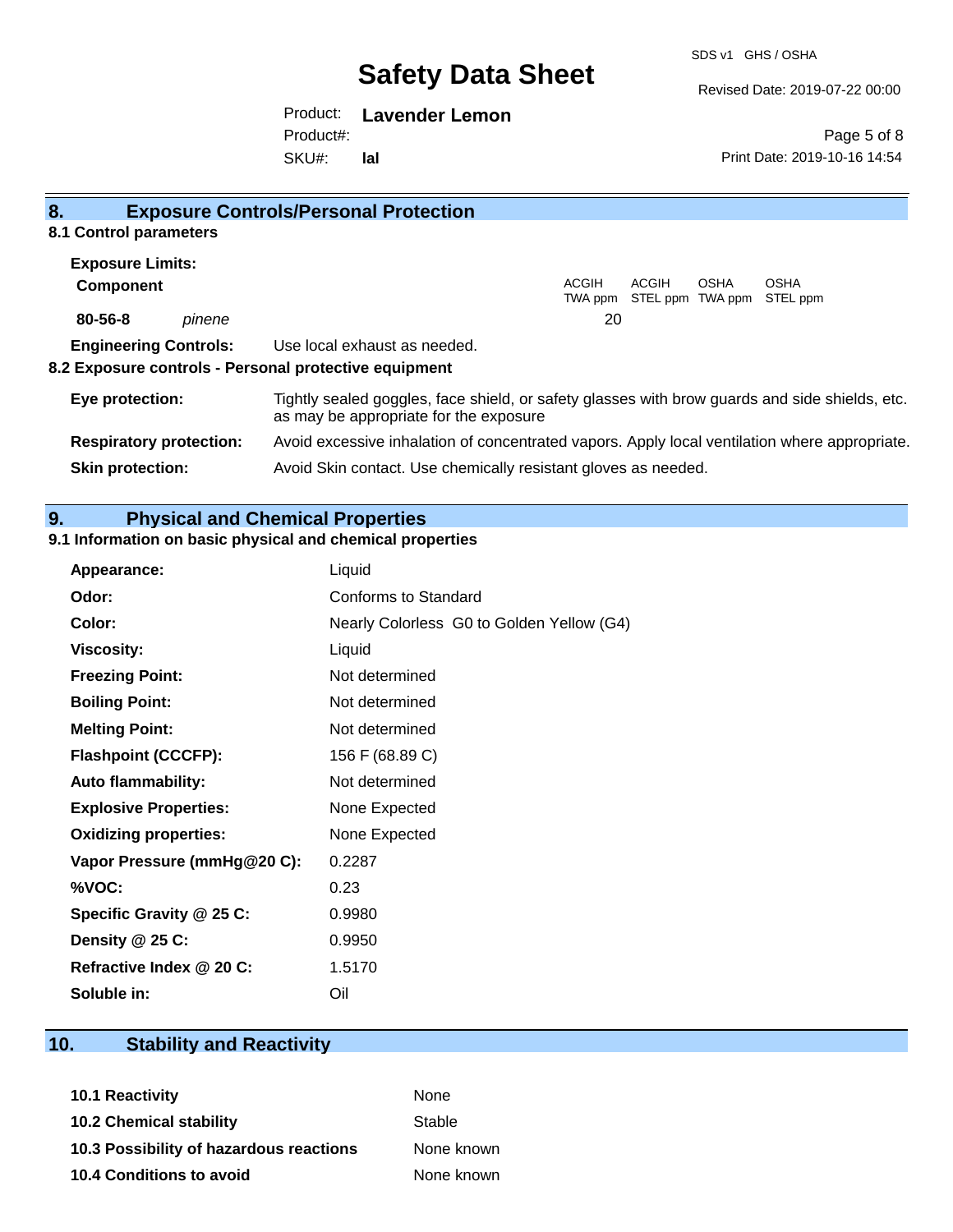SDS v1 GHS / OSHA

Revised Date: 2019-07-22 00:00

Product: **Lavender Lemon**

SKU#: Product#: **lal**

Page 6 of 8 Print Date: 2019-10-16 14:54

**10.5 Incompatible materials** Strong oxidizing agents, strong acids, and alkalis

**10.6 Hazardous decomposition products** None known

### **11. Toxicological Information**

**11.1 Toxicological Effects**

Acute Toxicity Estimates (ATEs) based on the individual Ingredient Toxicity Data utilizing the "Additivity Formula"

| Acute toxicity - Oral - (Rat) mg/kg                | (LD50: 2126.2063) May be harmful if swallowed            |
|----------------------------------------------------|----------------------------------------------------------|
| Acute toxicity - Dermal - (Rabbit) mg/kg           | (LD50: 3353.3322) May be harmful in contact with skin    |
| Acute toxicity - Inhalation - (Rat) mg/L/4hr       | (LD50: 62.0003) May be harmful if inhaled                |
| <b>Skin corrosion / irritation</b>                 | May be harmful if inhaled                                |
| Serious eye damage / irritation                    | Causes serious eye irritation                            |
| <b>Respiratory sensitization</b>                   | Not classified - the classification criteria are not met |
| <b>Skin sensitization</b>                          | May cause an allergic skin reaction                      |
| <b>Germ cell mutagenicity</b>                      | Not classified - the classification criteria are not met |
| Carcinogenicity                                    | Not classified - the classification criteria are not met |
| <b>Reproductive toxicity</b>                       | Not classified - the classification criteria are not met |
| Specific target organ toxicity - single exposure   | Not classified - the classification criteria are not met |
| Specific target organ toxicity - repeated exposure | Not classified - the classification criteria are not met |
| <b>Aspiration hazard</b>                           | May be fatal if swallowed and enters airways             |

#### **12. Ecological Information**

| 12.1 Toxicity                      |                                                 |  |
|------------------------------------|-------------------------------------------------|--|
| <b>Acute acquatic toxicity</b>     | Very Toxic to aquatic life                      |  |
| <b>Chronic acquatic toxicity</b>   | Toxic to aquatic life with long lasting effects |  |
| <b>Toxicity Data on soil</b>       | no data available                               |  |
| <b>Toxicity on other organisms</b> | no data available                               |  |
| 12.2 Persistence and degradability | no data available                               |  |
| 12.3 Bioaccumulative potential     | no data available                               |  |
| 12.4 Mobility in soil              | no data available                               |  |
| 12.5 Other adverse effects         | no data available                               |  |

#### **13. Disposal Conditions**

#### **13.1 Waste treatment methods**

Do not allow product to reach sewage systems. Dispose of in accordance with all local and national regulations. Send to a licensed waste management company.The product should not be allowed to enter drains, water courses or the soil. Do not contaminate ponds, waterways or ditches with chemical or used container.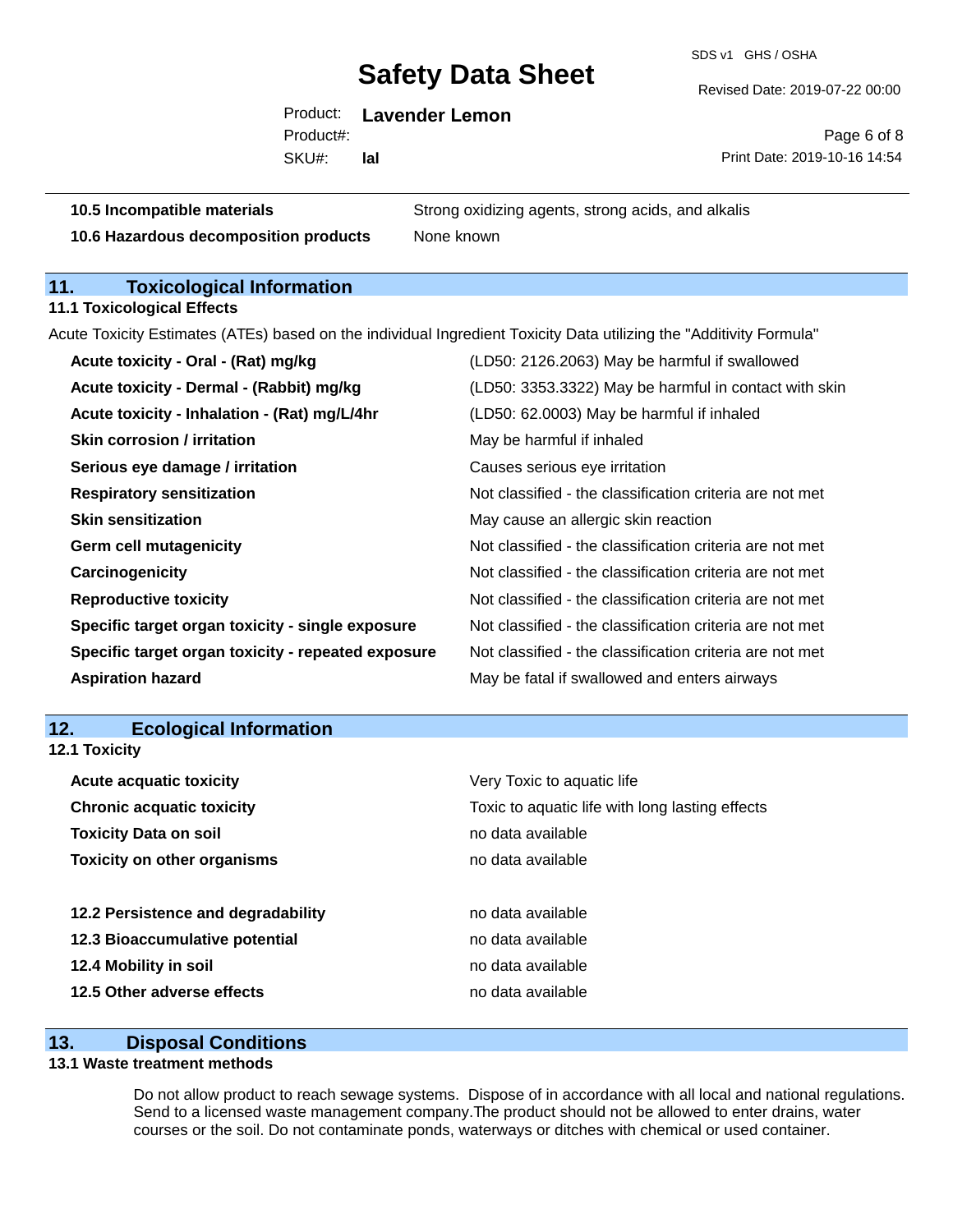SDS v1 GHS / OSHA

Revised Date: 2019-07-22 00:00

Product: **Lavender Lemon** Product#:

SKU#: **lal**

Page 7 of 8 Print Date: 2019-10-16 14:54

### **14. Transport Information**

| <b>Marine Pollutant</b>                                       | Yes. Ingredient of greatest environmental impact:<br>120-51-4 : (50 - 60 %) : Benzyl Benzoate |              |                                     |                 |        |
|---------------------------------------------------------------|-----------------------------------------------------------------------------------------------|--------------|-------------------------------------|-----------------|--------|
| <b>Regulator</b>                                              |                                                                                               | <b>Class</b> | <b>Pack Group</b>                   | <b>Sub Risk</b> | UN-nr. |
| U.S. DOT (Non-Bulk)                                           |                                                                                               |              | Not Regulated - Not Dangerous Goods |                 |        |
| <b>Chemicals NOI</b>                                          |                                                                                               |              |                                     |                 |        |
| <b>ADR/RID (International Road/Rail)</b>                      |                                                                                               |              |                                     |                 |        |
| <b>Environmentally Hazardous</b><br>Substance, Liquid, n.o.s. |                                                                                               | 9            | $\mathbf{III}$                      |                 | UN3082 |
| <b>IATA (Air Cargo)</b>                                       |                                                                                               |              |                                     |                 |        |
| <b>Environmentally Hazardous</b><br>Substance, Liquid, n.o.s. |                                                                                               | 9            | $\mathbf{III}$                      |                 | UN3082 |
| IMDG (Sea)                                                    |                                                                                               |              |                                     |                 |        |
| <b>Environmentally Hazardous</b><br>Substance, Liquid, n.o.s. |                                                                                               | 9            | Ш                                   |                 | UN3082 |

| 15.<br><b>Regulatory Information</b>                                 |                                                              |  |  |
|----------------------------------------------------------------------|--------------------------------------------------------------|--|--|
| <b>U.S. Federal Regulations</b>                                      |                                                              |  |  |
| <b>TSCA (Toxic Substance Control Act)</b>                            | All components of the substance/mixture are listed or exempt |  |  |
| 40 CFR(EPCRA, SARA, CERCLA and CAA)<br><b>U.S. State Regulations</b> | This product contains NO components of concern.              |  |  |
| <b>California Proposition 65 Warning</b>                             | This product contains the following components:              |  |  |
| 123-35-3(NF 204-622-5 $\leq$ 7 ppm                                   | beta-Myrcene (Natural Source)                                |  |  |
| <b>Canadian Regulations</b>                                          |                                                              |  |  |
| <b>DSL</b>                                                           | 100.00% of the components are listed or exempt.              |  |  |

### **16. Other Information**

#### **GHS H-Statements referred to under section 3 and not listed in section 2**

| H226 : Flammable liquid and vapour                       | H302: Harmful if swallowed                                     |  |  |
|----------------------------------------------------------|----------------------------------------------------------------|--|--|
| H316 : Causes mild skin irritation                       | H317 : May cause an allergic skin reaction                     |  |  |
| H320 : Causes eye irritation                             | H401 : Toxic to aquatic life                                   |  |  |
| H402 : Harmful to aquatic life                           | H410 : Very toxic to aquatic life with long lasting<br>effects |  |  |
| H412 : Harmful to aquatic life with long lasting effects |                                                                |  |  |
| <b>Total Fractional Values</b>                           |                                                                |  |  |
| <b>Risk</b><br>(TFV)                                     | (TFV) Risk                                                     |  |  |
| (91.38) Aquatic Chronic Toxicity, Category 3             | (80.64) Acute Toxicity Inhalation, Category 5                  |  |  |
| (32.51) Sensitization, Skin, Category 1                  | (15.62) Sensitization, Skin, Category 1B                       |  |  |
| (9.14) Aquatic Chronic Toxicity, Category 2              | (3.73) Skin Corrosion/Irritation, Category 3                   |  |  |
| (3.46) Skin Corrosion/Irritation, Category 2             | (2.91) Aquatic Chronic Toxicity, Category 4                    |  |  |
| (2.81) Aquatic Acute Toxicity, Category 1                | (2.35) Acute Toxicity Oral, Category 5                         |  |  |
|                                                          |                                                                |  |  |